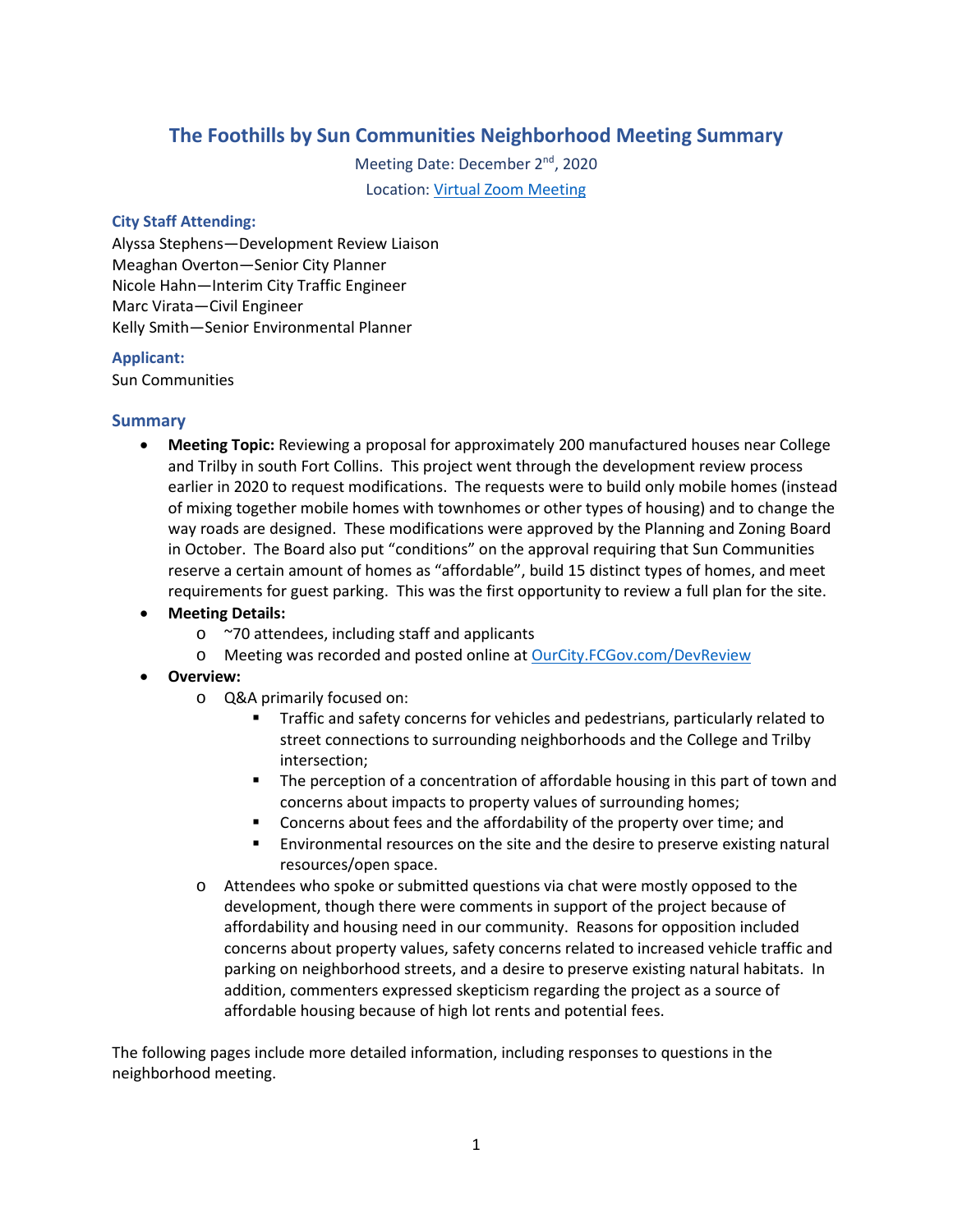## **Traffic and Parking**

- **Crown Ridge lane is being extended, don't have anywhere but the street to park. Will this change our parking?**
	- o City: No, this will not impact existing Crown Ridge lane parking.
- **How can you do a traffic study during a pandemic with lower traffic volumes?**
	- $\circ$  Applicant: The reduced traffic is being taken into account when doing traffic counts.
	- $\circ$  City: We are applying growth factors to places where we have existing counts, and can apply to places where we don't have counts.
- **Will there be a connection to Stoneybrook? An exit onto College?**
	- $\circ$  Applicant: We don't have a connection to Stoneybrook, don't think we actually abut that property so we can't connect there. For College Avenue, we can't have an entrance or exit. There is an existing driveway that goes to some houses to our southwest, and that will remain.
	- $\circ$  City: Although you aren't connecting to College, you are connecting the two ends of Debra that then ties into access onto College via Lorien Lane. Would not be allowed to connect directly to College because of separation requirements, but will connect through Lakeview on the Rise.
- **Do we have any assurances that this project would not increase traffic on Crown Ridge?**
	- $\circ$  City: There isn't an assurance that there will be no traffic, what we work towards is to make sure our level of service standards are met. Developer will put together a traffic study to show the impact. This meeting is very helpful to help us scope the traffic study and understand the issues.
- Comment: I am very very very concerned about traffic. I have sat at the light at Trilby and College for 30 minutes. Adding 200 homes with the cars associated, don't see how that is even possible.
	- $\circ$  City: Thank you for your comment. That intersection is a congested intersection with safety concerns. We have a funded capital project right now to improve capacity at that intersection, reduce congestion, improve safety. You'll probably be getting information about the design process in the first quarter of 2021. It's a great point and is something that we want to be fully funded, which this project is right now.
- **Will Trilby be expanded to two lanes?**
	- $\circ$  City: There will be some distance from the intersection, but won't go all the way to Lemay yet. That will happen with a future capital improvement. Tend to see congestion manifest most at the intersections, and think this project will really help.
- Comment: I live in Waterlake subdivision. Concern is traffic. Have been a realtor for 25 years and getting in and out of this subdivision during rush hour is horrendous.

#### **Other Impacts**

- **What is the impact on school districts of adding families into this area? Have you had these conversations?**
	- $\circ$  Applicant: We have not had those conversations yet, we have to pay a school impact fee. If we rezone a property to residential it would impact the schools more. In this case, residential was planned for and we're at the lower end of the density scale.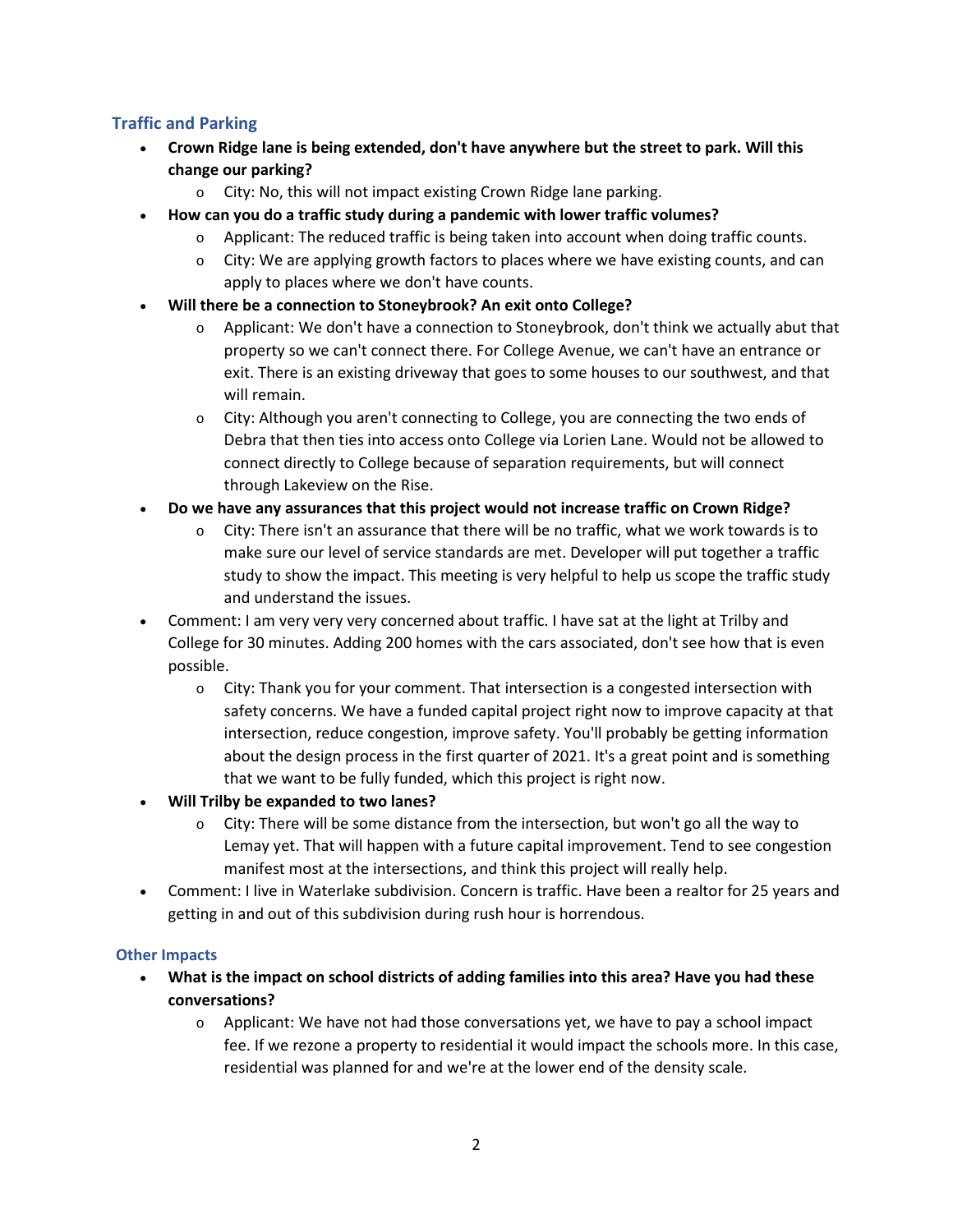- **Any investigation into impact of noise? Plan for barriers between this property and existing neighborhoods?**
	- $\circ$  Applicant: Have never seen noise barriers between residential development, none are planned. Noise is not something we've considered, but we do as part of our landscape plan have some fencing along exterior of the site. We will have some signage, landscape islands, etc. to differentiate too.
- Comment: Very concerned about my own property value diminishing.
	- $\circ$  Applicant: Regarding property values, this is part of the reason why we take the longterm investment into our communities seriously. We put money back into the communities every year. We will have rules associated with our community as well. Properties are inspected at least every 6 weeks. Management living on site makes sure it's presented the way it should be. In a house I lived in, we had a manufactured home community next to us, and did not see an impact on value when we sold it.
- Comment: One comment was made about property values. Your property will be impacting property values of Provincetowne and surrounding areas. There's a trailer park just north of you, your property, deed restricted townhomes along Autumn Ridge, CARE housing at Lemay and Trilby. When you put all these projects together in one area, could have adverse impacts on property value. Concentrated in one area, want these dispersed throughout the community. Don't want one area adversely impacted.

## **Environmental Resources**

- **How much of the site will be developed and how much will be open space?**
	- o Applicant: 20% will be parks, open space, amenities, stormwater. The 20% does not include roads or buildings or lawns/yards in individual lots. 14 acres of open space.
- **This is an area very rich in wildlife - coyotes, owls all the time. Is there an environmental impact study required?**
	- $\circ$  City: Anytime a project is located within 500 feet of a natural resource that's listed for protection in our code, an ecological characterization study (ECS) is required. Has to be performed by a third-party consultant. This report has happened and I have seen it. The resource specialist has delineated the wetlands and we've asked for more information than required on the wetlands. We require 1:1 mitigation on- or off-site. I haven't evaluated the development plan yet, but we will review to make sure they meet that. RE: wildlife, I went on a site visit and saw a coyote and hawk while I was there. We have protection standards for those.
- Comment: 1:1 mitigation could be off-site, doesn't sound like it would be a good option. Looking for that natural feel, like the quiet ness of the neighborhood now.
	- $\circ$  City: We do have that option for off-site, but haven't seen that happen yet. It requires a natural area restoration project to be in close vicinity and the same wetland type. The applicant is proposing on-site mitigation now, not off-site. Need to make sure the wetlands are of the same quality and value (or better) than they are now.
- Question: Don't want to be too redundant but I have a vested interest in the open space. That's the reason I purchased a home in Provincetowne. Like maintaining a large swath of wetlands. **My question is why purchase them if you plan on keeping them?**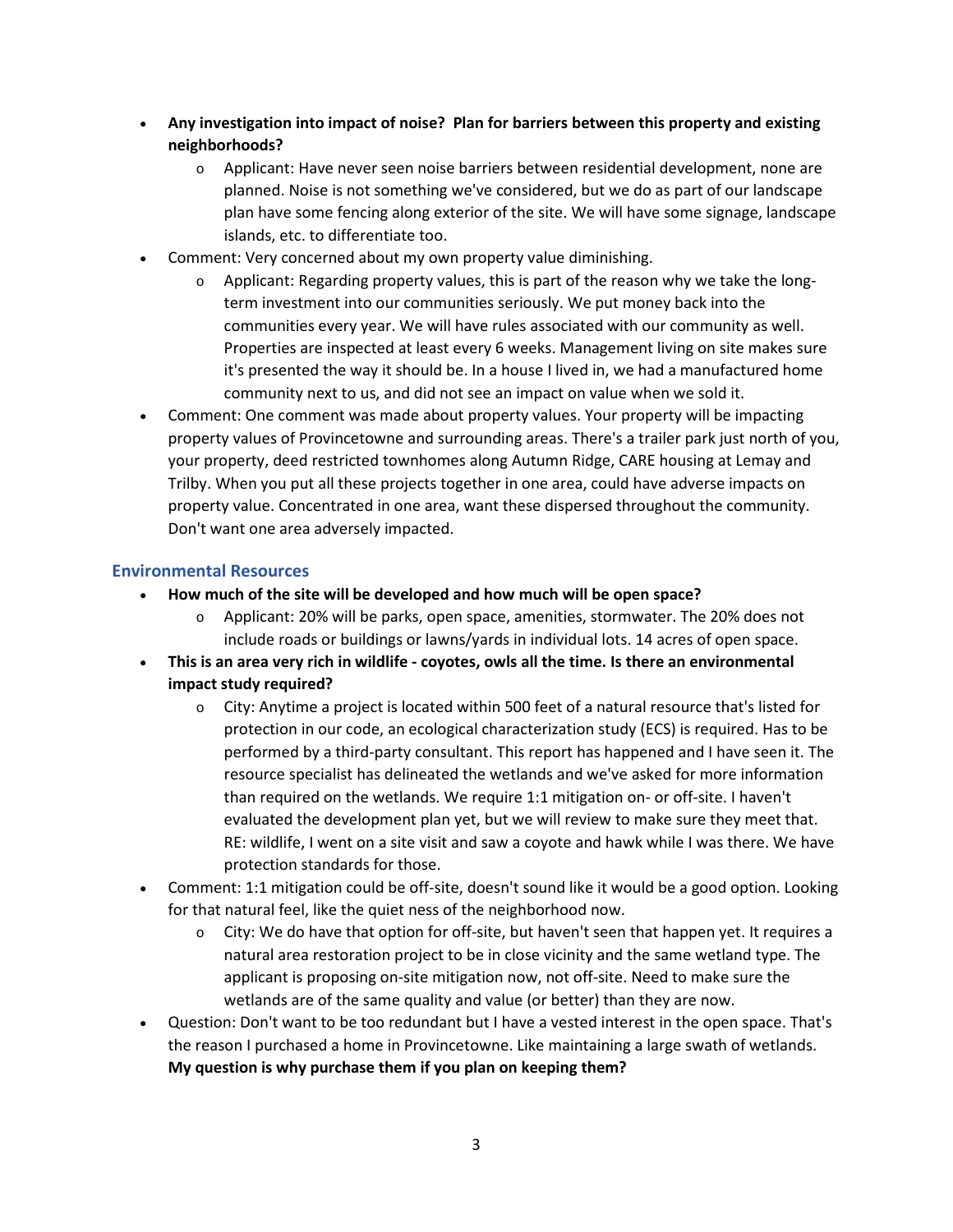$\circ$  Applicant: We're buying the property from 2 land sellers, we need to buy the whole thing, not just the parts we'll use. The site plan lays out what's lots, roads, and open space. It's all documented and will be preserved in that state.

# **Site Design and Policies**

- **Size of lots in square footage?**
	- o Applicant: Typical lot is 105x55 5700 feet. About 55% of lots will be this size. Parallel lots are about 7,000 square feet. Small lots will be 40x105, about 4,200 square feet.
- **What are the bedroom counts for these homes?**
	- o Applicant: Might be some 2 bed, mostly 3-4 bed. All single-level.
- **Would short term rentals be allowed?**
	- o Applicant: We wouldn't do that.
- **Sun Communities has received many negative reviews from past employees. How would you respond to claims of a negative or discriminatory workplace?**
	- o Applicant: While we never like to learn of former team members feeling as though their experience with Sun didn't meet their expectations, we find these situations to be isolated and infrequent – we currently have over 3,500 team members. Sun has a very positive and engaging culture, and when evaluating team member sentiment from a "big picture" standpoint, our online reviews show that the majority of reviewers actually have positive experiences with our organization. Sun was just recognized by the [Great](https://www.greatplacetowork.com/certified-company/1224080)  [Place to Work Institute](https://www.greatplacetowork.com/certified-company/1224080) after conducting an independent, national survey of our team.
- Comment: Façade changes don't really give you the diversity of home types, carbon copy of Sunflower.
- Comment: Sun has been in business a long time, they know what they're doing, and the houses are beautiful. The issue I have is with the site. It's not good. Low water pressure, settling issues, and FCLWD says there is nothing they can do about it. There's a prairie dog issue here that's been exacerbated after LOTR. And issues at College and Trilby have been discussed since 2012 when I moved here. It was a big issue with LOTR. This is not an appropriate site.

## **Costs and Affordability**

- **What does the lot rent include?**
	- $\circ$  Applicant: First and foremost it includes the site, access to amenities. Water/utilities billed separately.
- **How quickly would monthly fees increase, and how does this compare to other lot rents in town? Also question about 15% number - would there be additional options for deedrestricted homes?**
	- o Applicant: 15% this is something that was negotiated with the City. From an affordability perspective overall, there's a few components that come into how we view affordability. Part of that is the barrier of entry to owning a home. We are talking about ranges of 150-200k for a home, but some could be as low as 125k. When you look at that compared to definition of affordable or workforce housing, just about every one of these homes will meet the definition. Thought was that 15% deed restriction would get us to about 30 units, just over 10% of City's goal in a year for affordable housing production.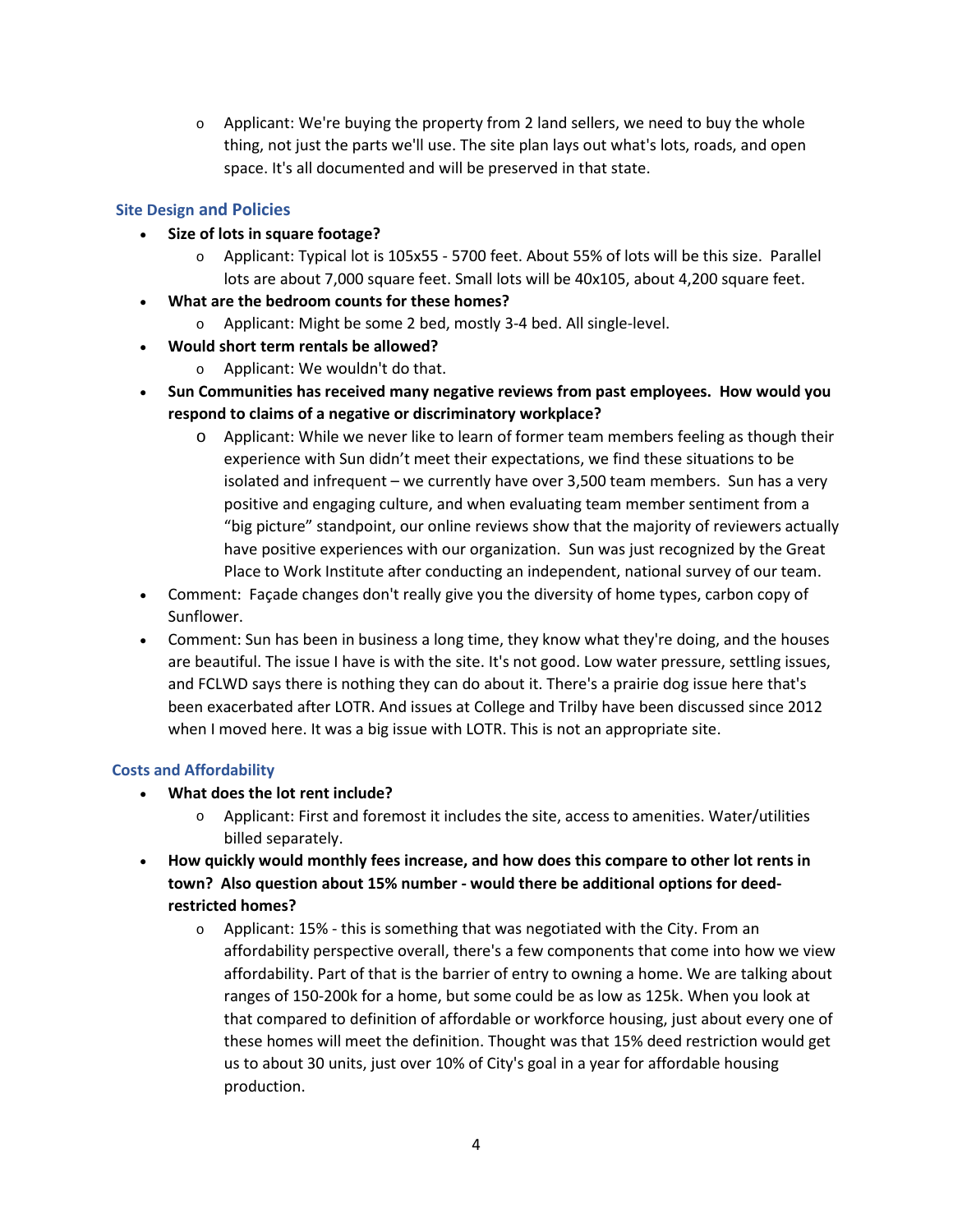- I've sold a property in Sunflower, which is another manufactured community. In 2008 when I sold it, the lease was \$375/month. This month its \$850 + \$145 fee. **What type of controls are there other than the 2-4% per year?**
	- $\circ$  Applicant: The best control we have is our philosophy over the past 4 decades. We've always been in that 2-4% range. There are operators who have entered this industry recently looking at it the wrong way. We don't run our communities off of spreadsheets. We are in the 2-4% range because that's a fair annual increase, especially when putting it back into the properties. We've seen a fair amount of price appreciation, which isn't always typical for manufactured housing. Stewardship and long-term commitment. First regulator is ourselves. Beyond that, there are operators who do that with the lot rents. We don't have a property in our portfolio that has experienced anything like that.
- Comment: Your lot rent is coming in higher than average. You're going to be impacting this area in a number of ways, and making it less attainable with fees and lot rents.
	- o Response (Applicant): Appreciate your comments. This is why having an active HOA would be important, a way to discuss rent increases, improvements to property. What I can stand in front of is the history of what Sun Communities has done. Would be happy to discuss with anyone individually how we look at this. Affordability is equally important to us. Can't emphasize enough that we need to have good relationships with residents to keep things equitable.
- Seems like there's a lot of lower socioeconomic housing in this area, know that Sun can build if it's approved. **I'm concerned about the number of housing arrangements for people with lower socioeconomic resources and access to amenities. How are they going to access those resources?**
	- o City: You're right that ideally City policies support having people living close to amenities they will need, whether that's a grocery store, drug store, healthcare, or other services. It may not be a great answer to your question, but zoning tries to address this with the kinds of uses that are allowed in a given area. Ultimately though, the City can't determine what gets built where if it meets the zoning regulations. This is a complex discussion with a lot of things to consider, and we can talk more in depth about this if you are interested. Also, we do review all projects for access to vehicle, bike, pedestrian, and transit connections so that is something we will be looking at when the project is submitted. If amenities aren't nearby we want to make sure people can get where they need to go.
- Comment: There is nothing on this side of town for this project to make sense. Too many low income with no resources. NO more low income in this area. It does a disservice to those people.
- Comment: Don't want to belabor the point. Any neighborhood that has too many affordable housing units would be actually affordable and it's not. The idea that these would reduce property values is incorrect. For the developers, your target population is making 50-80k units per year, not everyone needs to get to Salud. It's a misnomer to think that this is dumping grounds. The traffic is an issue, but it is an issue everywhere. It was great until most of my neighbors moved in! I like this project and hope you are successful.
- Comment: Just moved here so there's a lot I probably don't know. One of the things I come across all the time is affordable housing. I've looked into Sun Communities with 7-8 billion in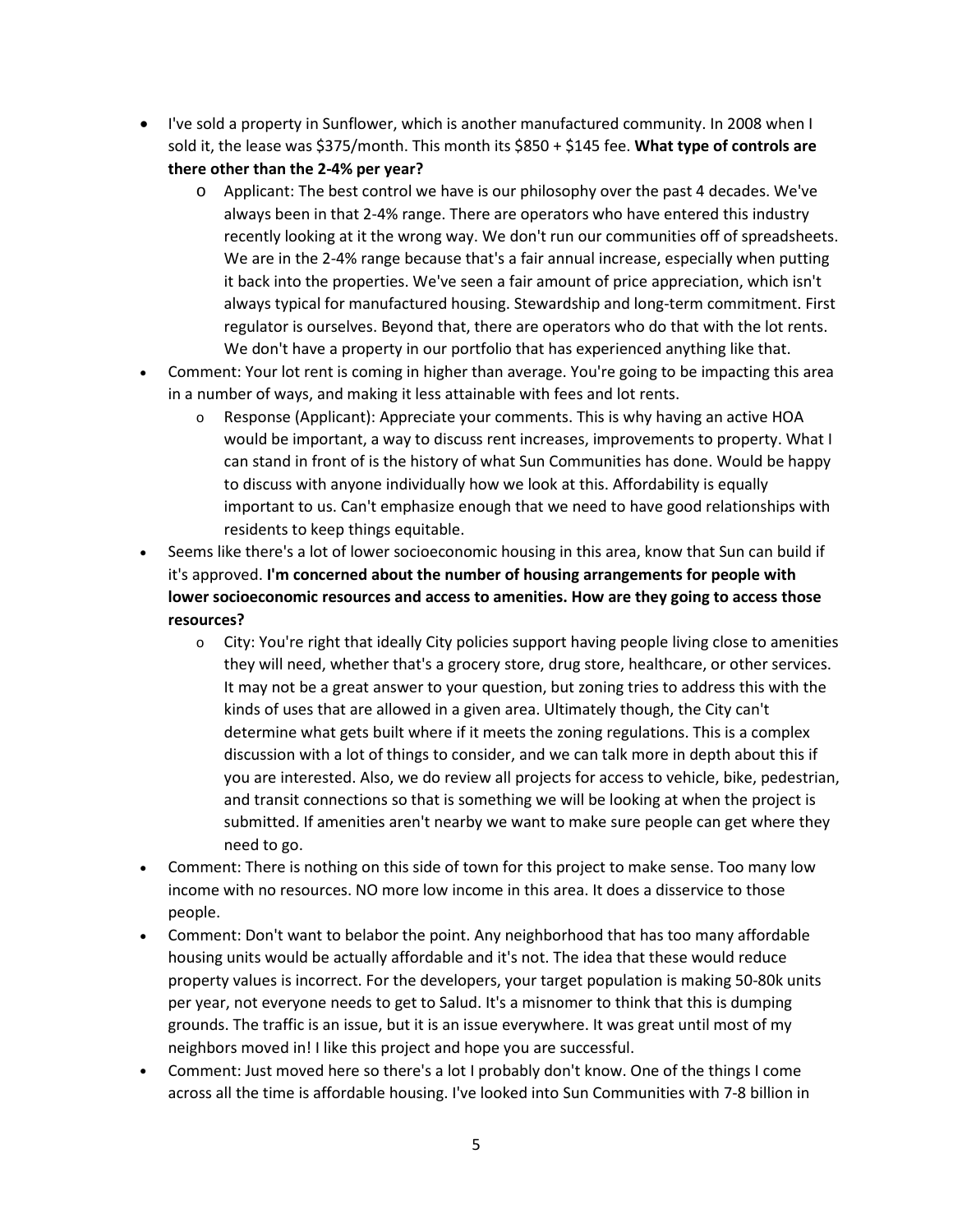assets, a CEO who makes \$13 million a year. Can see this for vacationers, retirees, but in terms of families who are trying to get their feet under them and get more secure financially, to be able to somehow access a personal property on rented land that isn't even considered real property (hard to get financing), I feel like this is delusional that we are in any way helping people who need help in Fort Collins. Makes sense as a retirement community or second home in the mountains.

#### **Process and Timeline**

The neighborhood meeting is required at least 10 days before an application is submitted. The final decision-maker for this project will be the Planning and Zoning Board, which is made up of community volunteers. Notes from this meeting are provided to the Planning and Zoning Board, as well as all comments emailed to the City. Community members are encouraged to engage throughout the development review process by sending comments, questions, or ideas to [devreviewcomments@fcgov.com.](mailto:devreviewcomments@fcgov.com)

- **Will you be installing the homes as they're sold or will the lots be set up from the beginning?**
	- $\circ$  Applicant: We would start with 40-50 houses and then based on sales/purchases we'd add inventory in smaller amounts after that.
- **How long does it take for a typical property to be built out?**
	- o Applicant: Probably about 2 years for a site with 200 homes.
- **I have a number of notes written down but we don't have the time tonight. How do I follow up?**
	- o City: Know that this is the beginning, not the end. Development Review Liaison is a good resource to help get questions answered[. Devreviewcomments@fcgov.com](mailto:Devreviewcomments@fcgov.com) is also where you'll send official comments.

## **General Comments**

- Comment: Live in Provincetowne, I was originally told they were going to be modular homes. Lots more appealing than a trailer park. The high rental fees make it less appealing. Not sure why Fort Collins is putting a lot of affordable housing in one area. Neighborhoods should desegregate. Concerns: valuation of property. Whenever you bring in a manufactured home, they don't increase in value - it goes down and brings the whole neighborhood down. Second point is traffic. Was told one of the main roads is through Autumn Ridge, and we don't have assigned parking so people park on the street. It's inappropriate. Bringing in an extreme amount of traffic by bringing in outside people who don't live in that neighborhood.
- Comment: Agree with the comments about traffic, this part of town is a dumping ground for affordable housing. Nobody is listening. Neighborhood streets are not wide enough for two way traffic and people riding bikes. This is a dangerous area on Autumn Ridge, we don't need extra traffic there, period. Everyone has an idea that they're going to help people. We're oversaturated. We have our share, time to stop it.
- Comment: The people who don't live over here don't know what's going on over here. Traffic is horrible, crime is horrible. Please do not approve this, I'm begging you.
- Comment: Add a couple thoughts. I spent 30 years in manufactured housing and RVs all over the country. Worked with major manufacturers of RVs and boatmakers, worked in distribution of products all over the country. What they are proposing here is much needed, beautiful layout and beautiful plan. We live in Sunflower, retired 5 years ago from Missouri. We are a gated, 65+